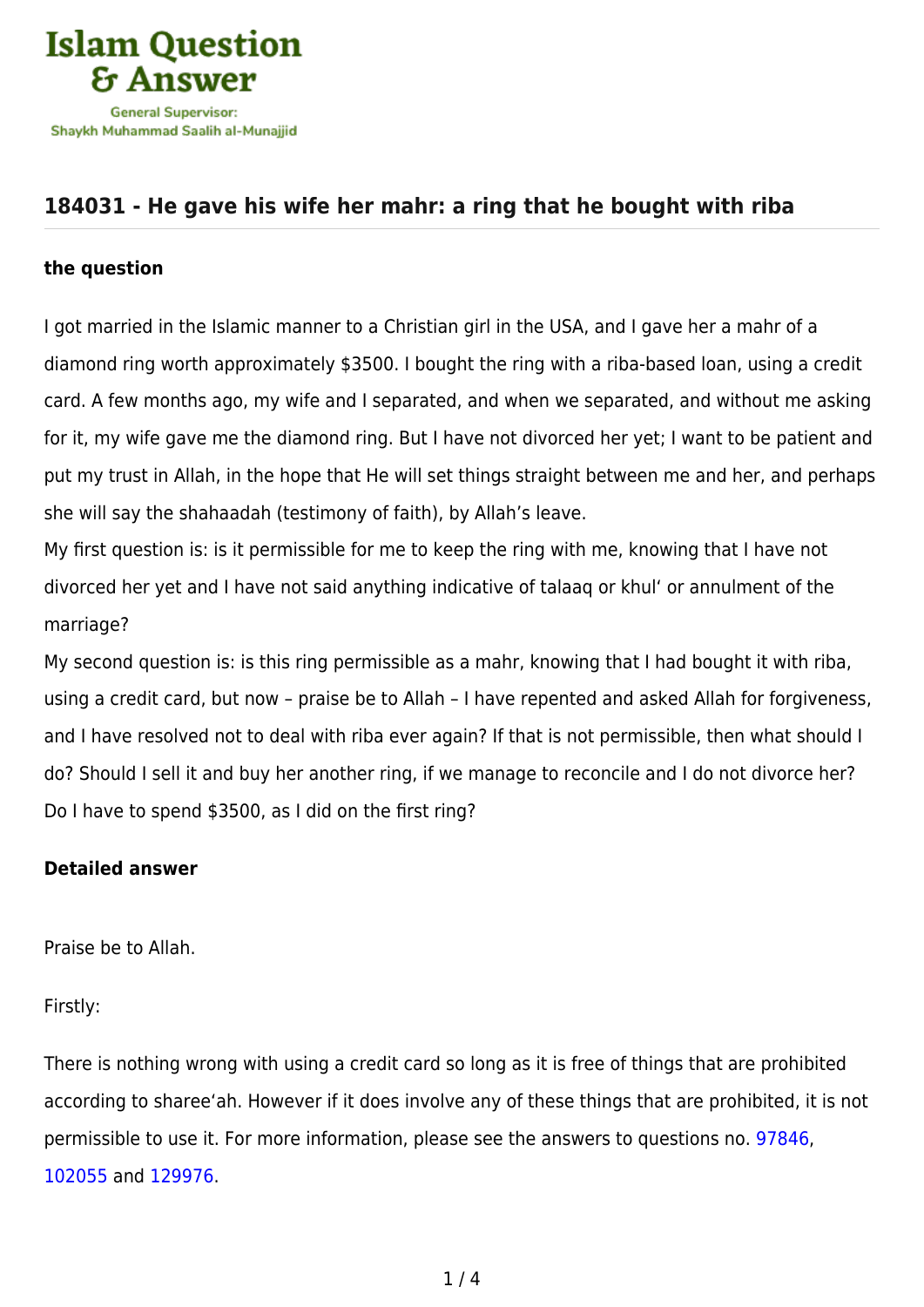

The credit card is a card that involves riba (interest); as that is the case, it is not permissible to use it.

Secondly:

As the purchase has been made and it is not possible to undo it, what you must do is repent, ask for forgiveness and not go back to dealing in such haraam transactions again. You stated in your question that you have repented from that and have resolved not to go back to it; praise be to Allah for this guidance and we ask Allah to accept your repentance from you.

You do not have to sell the ring and buy another one, and you do not have to give the entire price in charity. As well as repenting and asking for forgiveness, all you have to do is give in charity any wealth that you have acquired by means of riba when you were aware of the ruling, giving it to any charitable cause by way of ridding yourself of it and repenting to Allah.

Please see the answer to questions no. [1391](https://islamqa.com/en/answers/1391) and [78289](https://islamqa.com/en/answers/78289)

Shaykh Ibn Baaz (may Allah have mercy on him) was asked about someone who married using both halaal and haraam wealth; after a few years, his conscience woke up and he realised that he had got married using haraam wealth; what is the ruling on his case and what must he do?

He replied: the marriage is valid and is not affected by that, so long as he fulfilled the conditions of marriage by marrying her with her consent, in the presence of her legitimate guardian (wali) and in the presence of two witnesses, at a time when there was no impediment to marriage. The fact that the mahr came from haraam wealth does not affect the marriage, if the conditions of marriage were met. Rather there was only a problem with some of the wealth that was acquired by haraam means. This does not affect the marriage, but he has to repent to Allah, may He be glorified and exalted, for what he took by haraam means, and he has to return the money to its rightful owners if he stole it or misappropriated it from someone. If it is not possible to do that,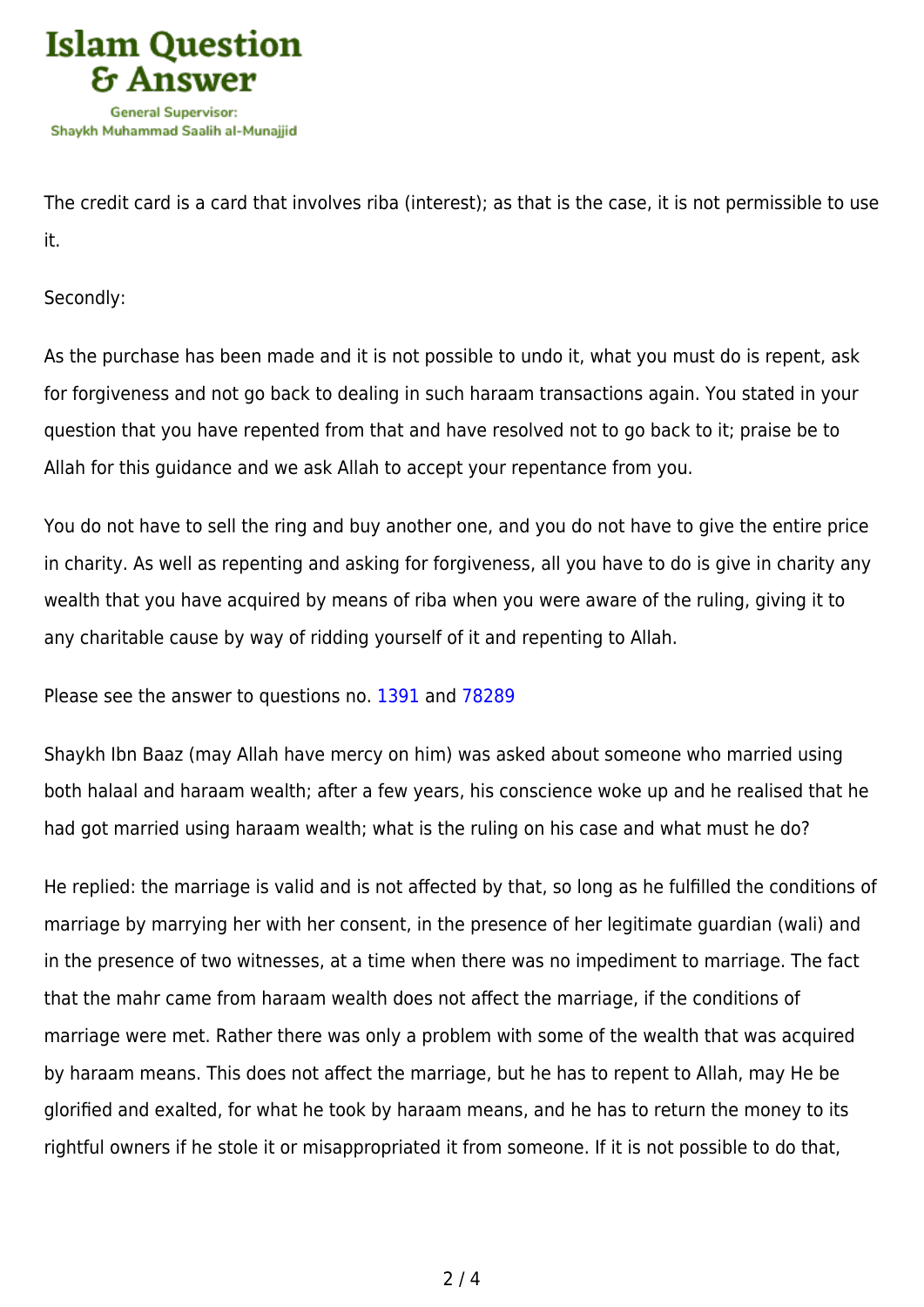

then he should give it in charity on behalf of its rightful owners, donating it to charitable causes such as the poor and needy, repairing roads and washrooms around the mosques, and so on. But as for the marriage, it is valid. End quote from Fataawa Noor 'ala ad-Darb (3/1578)

### <http://www.binbaz.org.sa/mat/19656/print>

You should understand that what is prohibited in the case of riba is the interest earned, not the original capital which was halaal. Shaykh al-Islam Ibn Taymiyah (may Allah have mercy on him) said:

With regard to the one who deals in riba but most of his wealth is halaal, that is because if he sells one thousand for one thousand and two hundred, it is only the extra amount that is haraam. If his wealth is a mixture of halaal and haraam, the halaal portion does not become haraam because of this mixing; rather he may keep the portion that is halaal. Similarly, if the wealth belongs to two partners, and the wealth of one is mixed with the other, it may be divided between the two partners. Similarly, if a person's wealth is a mixture of halaal and haraam, the haraam portion should be estimated and removed, and the rest is permissible for him.

End quote from Majmoo' al-Fataawa (29/273)

In that case, the problem is not the entire price of the ring; rather it has to do with the transaction which was haraam, and you have repented from that. The benefit that you got from this haraam transaction is what you should work out and pay it from your wealth.

### Thirdly:

You have no right to take anything from your wife's wealth, neither the ring nor anything else, unless she gives it willingly. What appears to be the case is that she gave you the ring based on what happened between you, or because she thinks that the fact that you have separated means that she should return the ring to you. But this is not correct, because her mahr is due from you